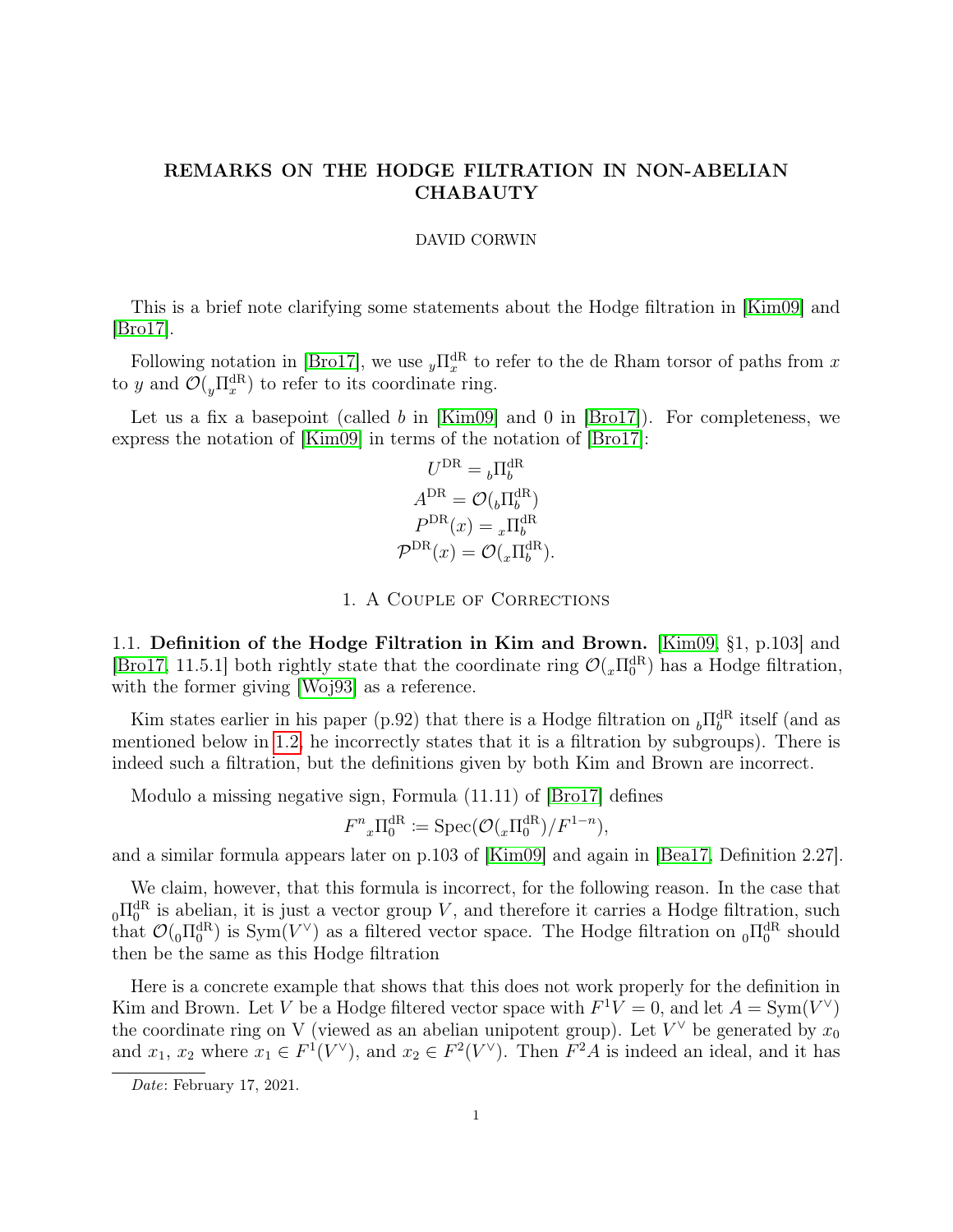both  $x_2$  and  $x_1^2$ . That means that the (set-theoretic) vanishing locus of this ideal is actually  $F^0V$ , not  $F^{-1}V$  as one would like.

The correct way to define the Hodge filtration is to define the Hodge filtration on the Lie algebra Lie<sub>0</sub> $\Pi_0^{\text{dR}}$  and then declare that the exponential map (which is algebraic) preserves the Hodge filtration. This is in fact the definition of the Hodge filtration given in [\[Del89,](#page-6-4) §7.5].

Remark 1.1. Assuming that the coordinate ring is supported in non-negative Hodge weights, the definition of Brown and Kim is correct for  $F^0{}_x \Pi_0^{\text{dR}}$ , which is the only case that they actually use.

<span id="page-1-0"></span>1.2. A Claim of Kim. Kim also claims in [\[Kim09,](#page-6-0) p.92] that the  $F_{0}^{n} \Pi_{0}^{\text{dR}}$  are subgroups. As pointed out in [\[Bro17,](#page-6-1) 11.5.1], this is false when  $n < 0$ . To see this, note that being a subgroup is equivalent to the claim that  $F<sup>n</sup>$ Lie<sub>0</sub> $\Pi_0^{\text{dR}}$  is a Lie subalgebra. For  $n = 0$ , assuming the Lie algebra is non-positively graded, this is true. But for  $n < 0$ , the Lie bracket of two elements of  $F^n \backslash F^0$  will not in general lie in  $F^n$ .

Remark 1.2. When  $_0\Pi_0^{\text{dR}}$  is abelian, this is no longer a problem, as the Lie bracket of any two elements is always zero.

Remark 1.3. As  $F^n$ Lie<sub>0</sub> $\Pi_0^{\text{dR}}$  is always a vector subspace,  $F^n{}_0\Pi_0^{\text{dR}}$  is an affine subspace of  $_{0}\Pi_{0}^{\text{dR}}$ , just not necessarily a subgroup.

## 2. Comparison of Kim and Brown

In [\[Bro17,](#page-6-1) Definition 11.4], Brown defines a quotient  $_x \underline{\Pi}_0^{\text{dR}}$  of  $_x \Pi_0^{\text{dR}}$ , with coordinate ring  $_xH_0$ , a subalgebra of  $\mathcal{O}(x\Pi_0^{\text{dR}})$  defined as follows:

<span id="page-1-1"></span>**Definition 2.1.** Let  $_{x}H_{0}$  denote the largest subalgebra of  $\mathcal{O}(_{x}\Pi_{0}^{\text{dR}})$  such that

(i)  $W_{0x}H_0 = W_0 \mathcal{O}(\mathrm{d} \Pi_0^{\mathrm{dR}}) = k$ (i)  $v \theta_0 x H_0 = v \theta U(x H_0) - \kappa$ <br>(ii)  $x H_0$  is stable under the coaction  $\Delta: x H_0 \to \mathcal{O}(\theta \Pi_0^{dR}) \otimes x H_0$ (iii)  $_xH_0 \nsubseteq F^1\mathcal{O}(\ _x\Pi_0^{\text{dR}}) + W_{0x}H_0$ 

The usefulness of  $_xH_0$  is that it has a canonical de Rham path, providing an isomorphism

$$
x 1_0: x H_0 \to {}_0H_0.
$$

In this section, we show that  $_0 \underline{\Pi}_0^{\text{dR}}$  is in fact the same as the right coset space  $F^0 \setminus_0 \Pi_0^{\text{dR}}$ . To simplify notation, we set  $\Pi\coloneqq\phantom{a}_{0}\Pi_{0}^{\mathrm{dR}}$ 

and

 $\mathcal{O} \coloneqq \mathcal{O}(\Pi).$ 

First, we clarify the definition of  $F^0\backslash\Pi$ . The coordinate ring  $\mathcal{O}(F^0\backslash\Pi)$  is the set of functions on  $\Pi$  that are invariant under the left action of  $F^0\Pi$ .

Noting that  $F^0 \Pi = \text{Spec}(\mathcal{O}/F^1 \mathcal{O})$ , the set of functions invariant under  $F^0 \Pi$  is the following equalizer: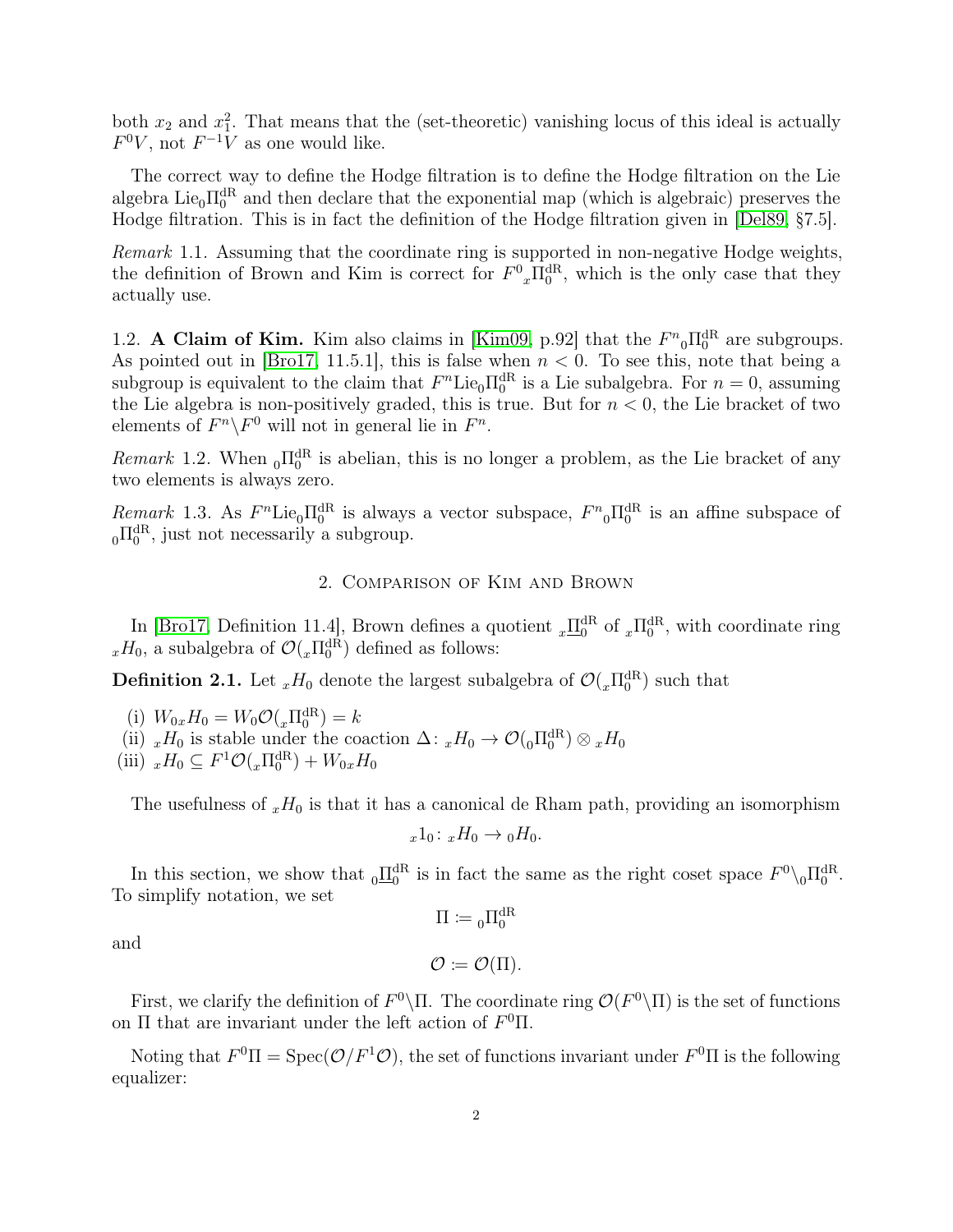$$
\mathcal{O}(F^0 \backslash \Pi) = \mathrm{Eq} \left( \mathcal{O} \xrightarrow[\mathrm{pr}_1]{\Delta} \mathcal{O} \otimes (\mathcal{O}/F^1) \right),
$$

where  $pr_1$  sends  $x \in \mathcal{O}$  to  $x \otimes 1 \in \mathcal{O} \otimes (\mathcal{O}/F^1)$ , and  $\Delta$  is the coproduct modulo  $\mathcal{O} \otimes F^1 \mathcal{O}$ . Remark 2.2. One may check for the example of a cotensor algebra that [\[Bro17,](#page-6-1) Definition 11.10] is therefore not quite correct.

Similarly, the definition in [\[Bes12,](#page-6-5) Remark 4.3] for the quotient by  $F^0$  on the right side, while closer, has a slight mistake. It should be replaced by the condition that

$$
\Delta(f) - 1 \otimes f \in \mathcal{F}^1 \mathcal{K}[\mathcal{G}_x^{\text{dR}}] \otimes \mathcal{K}[\mathcal{G}_x^{\text{dR}}],
$$

in the notation of loc.cit.

**Proposition 2.3.**  $\mathcal{O}(F^0 \setminus \Pi)$  as defined by the equalizer above coincides with the Hopf algebra  $_0H_0$  of [\[Bro17,](#page-6-1) Definition 11.4].

*Proof.* We first show that  $_0H_0 \subseteq \mathcal{O}(F^0 \backslash \Pi)$ .

Let I denote the augmentation ideal of  $\mathcal{O}$ , i.e., the kernel of the counit map. Suppose  $x \in {}_0H_0 \cap I$ . By Definition [2.1\(](#page-1-1)iii), we have  $x = a + b$  where  $a \in k = W_0(\mathcal{O})$ , and  $b \in F^1\mathcal{O}$ . Then  $\epsilon(x) = a$ , so  $a = 0$ , hence  $x = b \in F^1 \mathcal{O}$ .

By the axioms for a Hopf algebra applied to  $\mathcal{O}$ , we have that  $(id \otimes \epsilon)\Delta x = x$ . As well, we have  $(id \otimes \epsilon)(x \otimes 1) = x$ . Therefore,

$$
(\mathrm{id}\otimes\epsilon)(\Delta x-x\otimes 1)=0.
$$

Now by (ii), we know  $\Delta x \in \mathcal{O} \otimes {}_{0}H_{0}$ . We can therefore write  $\Delta x - 1 \otimes x$  as

$$
\sum_i c_i \otimes (a_i + b_i)
$$

where  $c_i \in \mathcal{O}$ ,  $a_i \in k$ , and  $b_i \in F^1\mathcal{O}$  for each i. Applying  $id \otimes \epsilon$  to this sum, we get

$$
\sum_i a_i c_i = 0.
$$

But by the k-linearity of the tensor product, we have

$$
\Delta x - 1 \otimes x = \sum_{i} c_{i} \otimes (a_{i} + b_{i})
$$
  
= 
$$
\sum_{i} a_{i} c_{i} \otimes 1 + \sum_{i} c_{i} \otimes b_{i}
$$
  
= 
$$
\left(\sum_{i} a_{i} c_{i}\right) \otimes 1 + \sum_{i} c_{i} \otimes b_{i}
$$
  
= 
$$
0 \otimes 1 + \sum_{i} c_{i} \otimes b_{i}
$$
  
= 
$$
\sum_{i} c_{i} \otimes b_{i}.
$$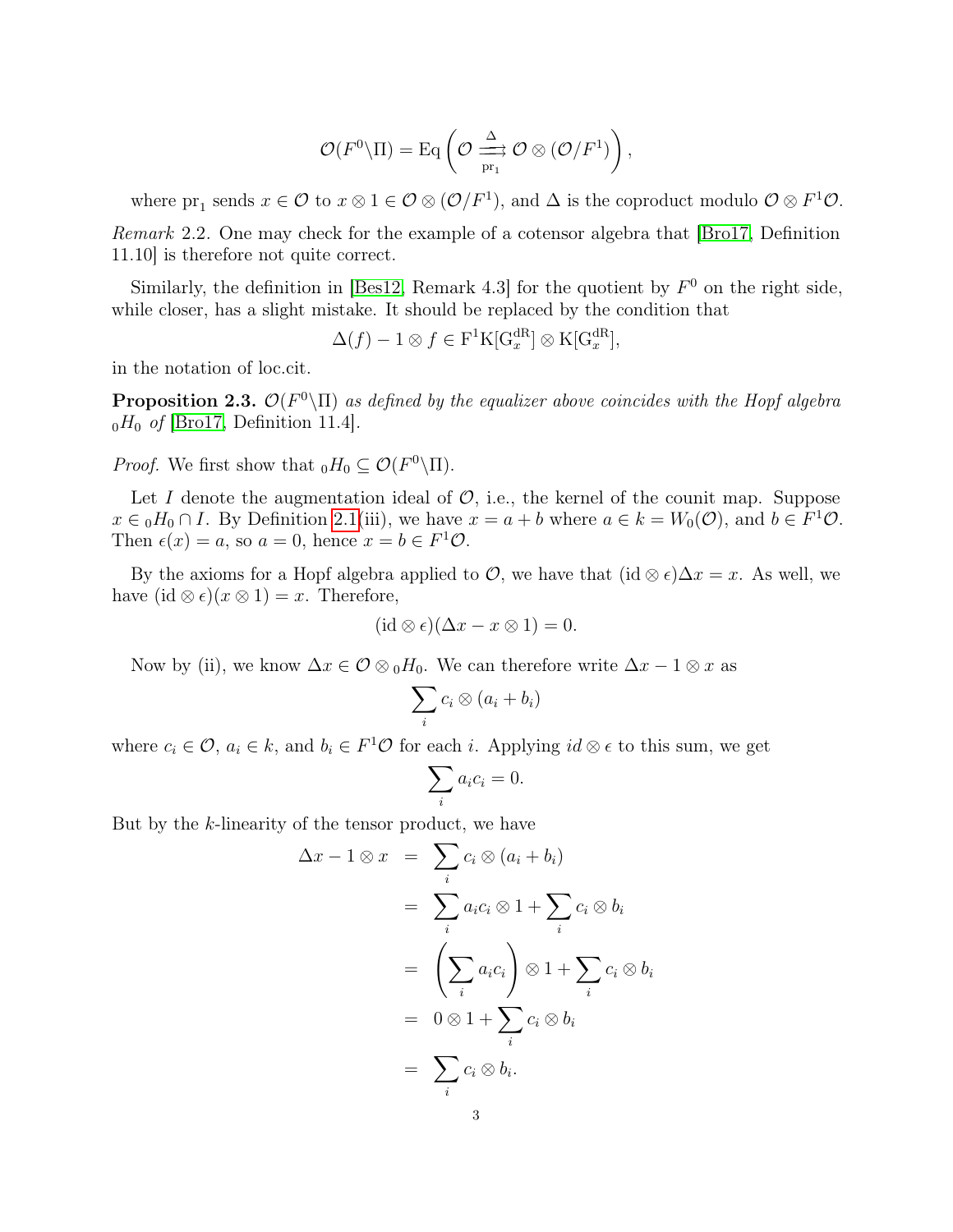But this implies that

$$
\Delta x - 1 \otimes x = \sum_i c_i \otimes b_i
$$

is zero in  $\mathcal{O}\otimes(\mathcal{O}/F^1)$ , which implies that  $x\in\mathcal{O}(F^0\backslash\Pi)$ . Finally, note that a general element of  $_0H_0$  is in  $k + (I \cap_0 H_0)$ , so it must also be in  $\mathcal{O}(F^0 \backslash \Pi)$ .

We now show that  $\mathcal{O}(F^0 \backslash \Pi) \subseteq {}_0H_0$ .

Note that  $\mathcal{O}(F^0 \backslash \Pi)$  is a subalgebra because it is the equalizer of two algebra homomorphisms. To show that  $\mathcal{O}(F^0\backslash\Pi)$  is in  $_0H_0$ , we simply need to show that it satisfies properties (i)-(iii) of Definition [2.1.](#page-1-1)

For (i), note that it is a subalgebra, so it contains 1, which is all that is required.

For (ii), note that the left action by  $F^0\Pi$  commutes with the right action by  $\Pi$ , so the quotient  $F^0\backslash\Pi$  still has an induced right action by  $\Pi$ . This implies that  $\mathcal{O}(F^0\backslash\Pi)$  is stable under the coaction by  $\mathcal{O}$ .

For (iii), let  $x \in \mathcal{O}(F^0 \setminus \Pi)$ . We wish to show that  $y \coloneqq x - \eta(\epsilon(x))$  is in  $F^1 \mathcal{O}$ . For this, note that y vanishes at the identity and is in  $\mathcal{O}(F^0\backslash\Pi)$ . Therefore, it is invariant under  $F^0\Pi$ , which means it vanishes on all of  $F^0\Pi$ , hence is in  $F^1O$ .

 $\Box$ 

Remark 2.4. It seems that this statement might generalize to

$$
{}_{x}H_{0}=\mathcal{O}(F^{0}{}_{x}\Pi^{\text{dR}}_{x}\backslash_{x}\Pi^{\text{dR}}_{0}).
$$

# 3. MOTIVIC PERIODS FOR THE QUOTIENT BY  $F^0$

Let  $G^{dR}$  be the Tannakian Galois group with respect to the de Rham realization of a category of mixed motives containing all (the Lie algebras of finite quotients of) the path torsors  $_{y}\Pi_{x}^{\text{dR}}$ . For example, if X is a rational curve, then we may take the category of mixed Artin-Tate motives, and if X is a curve of genus  $g \geq 1$ , we may take the category of mixed Abelian motives generated by  $h^1(X)$ .

Then the composition morphisms  ${}_{z}\Pi_{y}^{dR} \times {}_{y}\Pi_{x}^{dR} \to {}_{z}\Pi_{x}^{dR}$  are  $G^{dR}$ -equivariant. However, the action of  $G<sup>dR</sup>$  does not in general respect the Hodge filtration. Therefore, one cannot expect Brown's  $_{x}H_0$  have an action of  $G^{dR}$ .

In particular, if  $\omega \in H_0$ , then one cannot simply use the canonical de Rham path  $x \cdot c_0 : x H_0 \to \mathbb{Q}$  to define a Tannakian matrix coefficient  $[x H_0, x c_0, \omega]$ , because  $x H_0$  is not an object of the Tannakian category.

Another possible approach is to choose an arbitrary  $_{x}c_0 \in F^0_{x} \Pi_0^{\text{dR}}(\mathbb{Q})$  and show that if Another possible approach is to choose an arbitrary  $x \in T$   $x^{10}$  ( $\mathbb{Q}$ ) and show that if  $\omega \in xH_0$ , then  $[\mathcal{O}(x\Pi_0^{dR}), x c_0, \omega]$  is independent of the choice of  $x c_0$ . This also fails, because  $G<sup>dR</sup>$  does not preserve the Hodge filtration on  $_x\Pi_x^{\text{dR}}$ . In particular, if  $_xc_0$  and  $_xc'_0$  differ by an element of  $F^0{}_x \Pi_{x}^{\text{dR}}$ , then there might be  $g \in G^{\text{dR}}$  for which  $g(xc_0)$  and  $g(xc'_0)$  are not the same in  $F^0{}_x \Pi_x^{\text{dR}} \setminus_x \Pi_0^{\text{dR}}$ .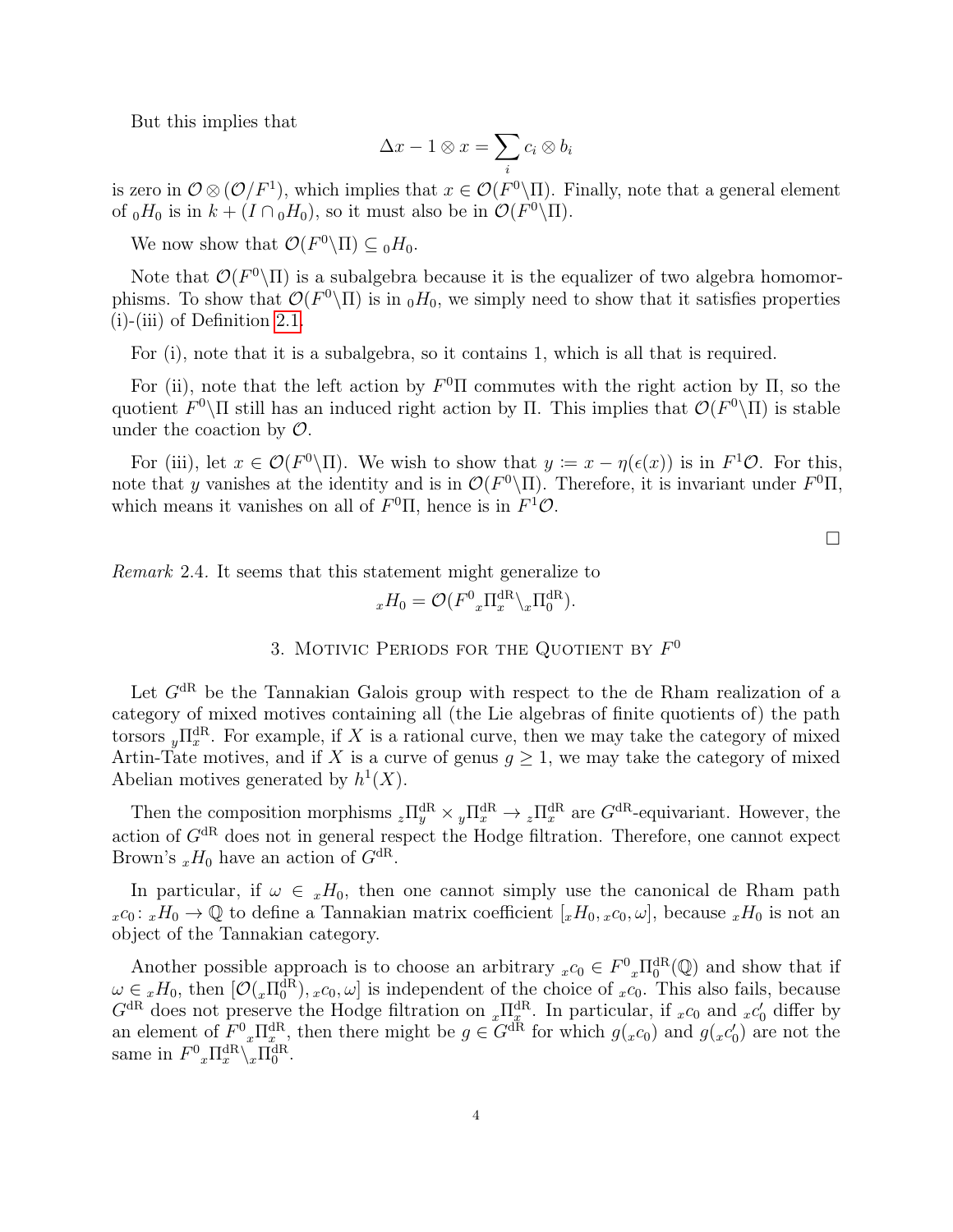Nonetheless, in [\[Bro17,](#page-6-1) §11.8], there is a slightly more canonical choice of  $_{x}c_0 \in F^0{}_x\Pi_0^{\text{dR}}(\mathbb{Q}),$ defined by a splitting of the character  $\chi: G^{dR} \to \mathbb{G}_m$ . It would be interesting to check how much this actually depends on the splitting.

There are three solutions to this problem. Let  ${}_x\gamma_0 \in {}_x\Pi_0^{\text{dR}}(\mathbb{Q}_p)$  denote the unique Frobenius invariant path. Let  $\omega \in {}_0H_0$  and  $x \in X(\mathbb{Q})$ . We let  ${}_x1_0^{-1}\omega$  denote the corresponding element of  $xH_0$  under [\[Bro17,](#page-6-1) Lemma 11.8]. Then our three options for obtaining a period from  $\omega$ and  $x$  are

- (1) The ordinary approach giving the Tannakian period  $[O(_{x}\Pi_0^{dR}), _{x}c_0, _{x}1_0^{-1}\omega]$ . This might work even in the elliptic case by the approach of [\[Bro17,](#page-6-1) §11.8].
- (2) Brown's approach in [\[Bro17,](#page-6-1) (11.15)] of doing

$$
[\mathcal{O}(_{x}\Pi^{\text{dR}}_{0}), \, _{x}\gamma_{0}, \, _{x}1_{0}^{-1}\omega]
$$

(3) Ishai's idea of doing

$$
[\mathcal{O}(_{x}\Pi^{\text{dR}}_{0}),{_{x}\gamma_{0}, {_{x}\gamma_{0}}^{-1}\omega}]
$$

3.1. The Case of  $\mathbb{P}^1 \setminus \{0, 1, \infty\}$ . We let  $_{y}\Pi_x^{\text{dR}}$  denote the *polylogarithmic quotient* for all  $x, y \in \mathbb{P}^1 \setminus \{0, 1, \infty\}(\mathbb{Q}_p)$ . We transport the polylogarithmic quotient to all path torsors using the canonical de Rham path.

For  $\omega \in \mathcal{O}(_{0}\Pi_{0}^{\text{dR}})$  and  $x \in X(\mathbb{Q})$ , we have  $\omega_x = {}_{x}1_{0}^{-1}\omega \in \mathcal{O}(_{x}\Pi_{0}^{\text{dR}})$  defined by  $\omega(u) = \omega_x(_x1_0u)$ 

for  $u \in {}_0 \Pi_0^{\mathrm{dR}}(\mathbb{Q})$ .

Note that

$$
\mathrm{Li}^p_\omega(x) = \omega_x({}_x\gamma_0).
$$

Therefore, if we let  $u_x \in {}_0 \Pi_0^{\text{dR}}(\mathbb{Q}_p)$  such that

$$
_{x}1_{0}u_{x}=\ _{x}\gamma _{0},
$$

then for  $\omega \in \mathcal{O}(\Pi)$ , we have

$$
\mathrm{Li}^p_\omega(x) = \omega(u_x).
$$

Remark 3.1. Notice, in particular, that this is the inverse of  $u_T$  defined in [\[Kim09,](#page-6-0) Proposition 1. We believe this is related to the fact that Kim uses a quotient by  $F^0$  on the right, while Brown uses a quotient by  $F^0$  in the left.

We want to compute Brown's and Ishai's periods in this case. So for  $q \in G^{dR}$ , we wish to understand

$$
\omega(_{x}1_{0}^{-1}g(_{x}\gamma_0))
$$

and

$$
\omega({}_x\gamma_0^{-1}g({}_x\gamma_0)).
$$

For this, we need to understand  $g(x\gamma_0)$  for  $g \in G^{\text{dR}}(\mathbb{Q})$ . We recall that we have  $\chi: G^{\text{dR}} \to \mathbb{G}_m$ , and we note that in this case, the kernel of  $\chi$  is pro-unipotent.

We let  $_{y}\Pi_{x}^{\text{dR}}$  denote the *polylogarithmic quotient* for all  $x, y \in \mathbb{P}^1 \setminus \{0, 1, \infty\}(\mathbb{Q}_p)$ . We transport the polylogarithmic quotient to all path torsors using the canonical de Rham path.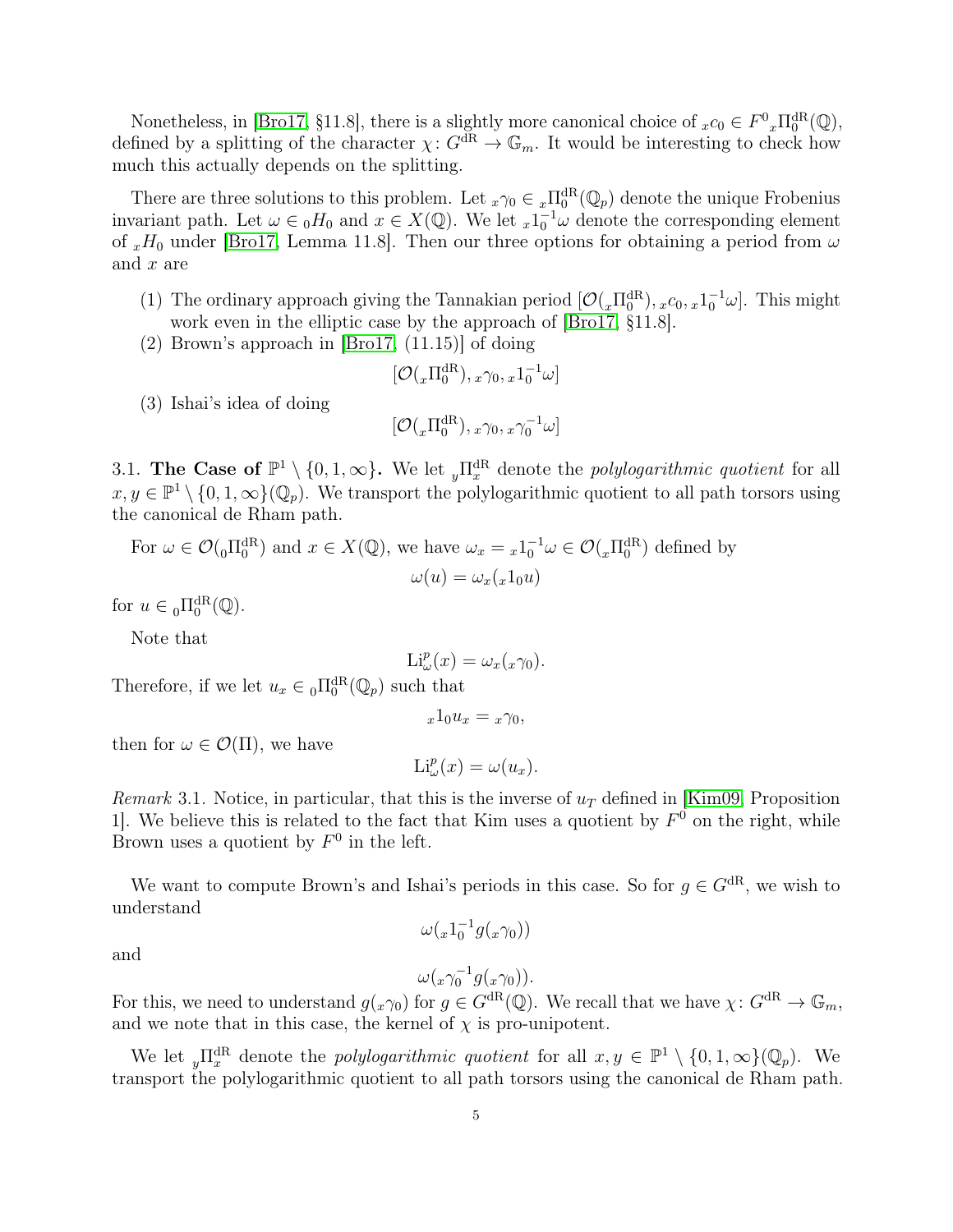To do this, we need to apply  $q$  to the equation

$$
_x\gamma_0 = {_x}1_0u_x
$$

to get

$$
g(x\gamma_0) = g(x1_0)g(u_x)
$$

In fact, we only care about  $g \in \pi_1^{\text{un}}(Z) = \ker \chi$ . For such g, we have  $g(u_x) = u_x$ , because we are using the polylogarithmic quotient. We therefore get

$$
g(x\gamma_0) = g(x1_0)u_x
$$

To make these elements of  $_{0}\Pi_{0}^{dR}(\mathbb{Q}_{p})$  rather than  $_{x}\Pi_{0}^{dR}(\mathbb{Q}_{p})$ , we write  $x1_0^{-1}g(x\gamma_0) = x1_0^{-1}g(x1_0)u_x$ 

To understand  $u_x$ , note that

$$
\mathrm{Li}_n^{\mathfrak{u}}(u_x) = \mathrm{Li}_n^p(x).
$$

As well, we have

$$
Li_n^{\mathfrak{u}}(x1_0^{-1}g(x1_0)) = Li_n^{\mathfrak{u}}(x)(g),
$$

where  $\mathrm{Li}_n^{\mathfrak{u}}(x) \in A(Z)$ .

We may therefore compute that

$$
\begin{split} \mathcal{L}i_n^{\mathfrak{u}}(x1_0^{-1}g(x\gamma_0)) &= \mathcal{L}i_n^{\mathfrak{u}}(x1_0^{-1}g(x1_0)u_x) \\ &= \mathcal{L}i_n^{\mathfrak{u}}(u_x) + \sum_{i=0}^{n-1} \mathcal{L}i_{n-i}^{\mathfrak{u}}(x1_0^{-1}g(x1_0)) \frac{\log^{\mathfrak{u}}(u_x)^i}{i!} \\ &= \mathcal{L}i_n^p(x) + \sum_{i=0}^{n-1} \mathcal{L}i_{n-i}^{\mathfrak{u}}(x)(g) \frac{\log^p(x)^i}{i!}. \end{split}
$$

In other words, the version of  $\text{Li}_{n}^{u}(x)$  coming from [\[Bro17,](#page-6-1) (11.15)] is

$$
\mathrm{Li}_n^p(x) + \sum_{i=0}^{n-1} \frac{\log^p(x)^i}{i!} \mathrm{Li}_{n-i}^{\mathrm{u}}(x) \in A(Z) \otimes \mathbb{Q}_p
$$

For Ishai's version, note

$$
x\gamma_0^{-1}g(x\gamma_0) = x\gamma_0^{-1}g(x1_0)u_x
$$
  
=  $(x1_0u_x)^{-1}g(x1_0)u_x$   
=  $u_x^{-1}x1_0^{-1}g(x1_0)u_x$ .

In other words, it's conjugate of the ordinary thing by  $u_x$  (whose coordinates are  $p$ -adic polylogarithms evaluated at  $x$ ).